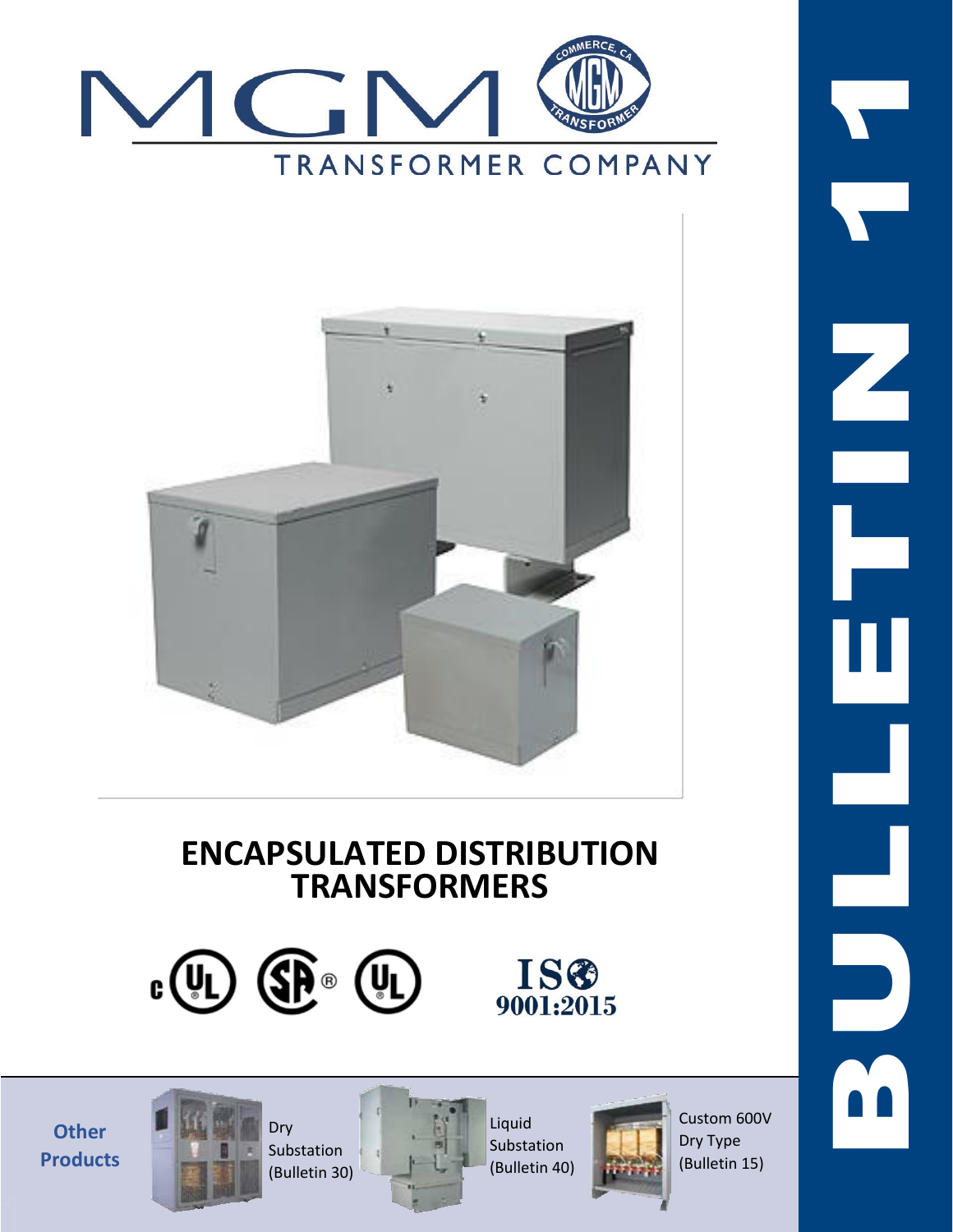#### **ENCAPSULATED OVERVIEW**

MGM provides encapsulated transformers to operate in harsh or hazardous conditions where dust, dirt or gases exist. These models feature electrical grade silica and resin to seal moisture and air out of the core and coil and are contained in a NEMA 3R enclosure for use indoors or out. These features make encapsulated units perfect for corrosive environments.

#### **APPLICATIONS**



#### **FEATURES & BENEFITS**

MGM offers over 50 SKU's ranging from 50VA to 25KVA, with multiple voltage configurations. Standard features for encapsulated transformers include:

- Ratings from 50VA to 25,000VA
- 50/60 Hz frequency
- Encapsulated with electrical grade silica and resin to seal moisture
- Insulation system: 130°C
- UL and cUL listed & CSA certified
- Electrostatic shield on all units greater than 250VA

#### **TESTING AND QUALITY CONTROL**

- 5 Standard Voltage Configurations:
	- o 240×480-120/240
	- $0.600 120/240$
	- $O = 120/208/240/277 120/240$
	- $O = 190/200/208/220 \times 380/400/416/440 120/240$
	- $O = 190/208/220/240 \times 380/416/440/480 120/240$

MGM Transformer tests every transformer to satisfy the standards required by IEEE Standard C57.12.01 for Dry-Type Transformers and IEEE Standard C57.12.00 for liquid filled transformers. Our testing equipment ensures the highest quality transformers that meet all IEEE, and NEMA standards. We also offer customer witness testing on individual transformers. We also have the capability of providing a range of design tests and optional tests such as impulse, partial discharge, temperature rise, sound level, and others.

#### **THE BETTER CHOICE!**

MGM is a leader in the transformer industry, and a premiere manufacturer capable of fulfilling the most demanding applications. **No one can provide a wider range of products and solutions than MGM!**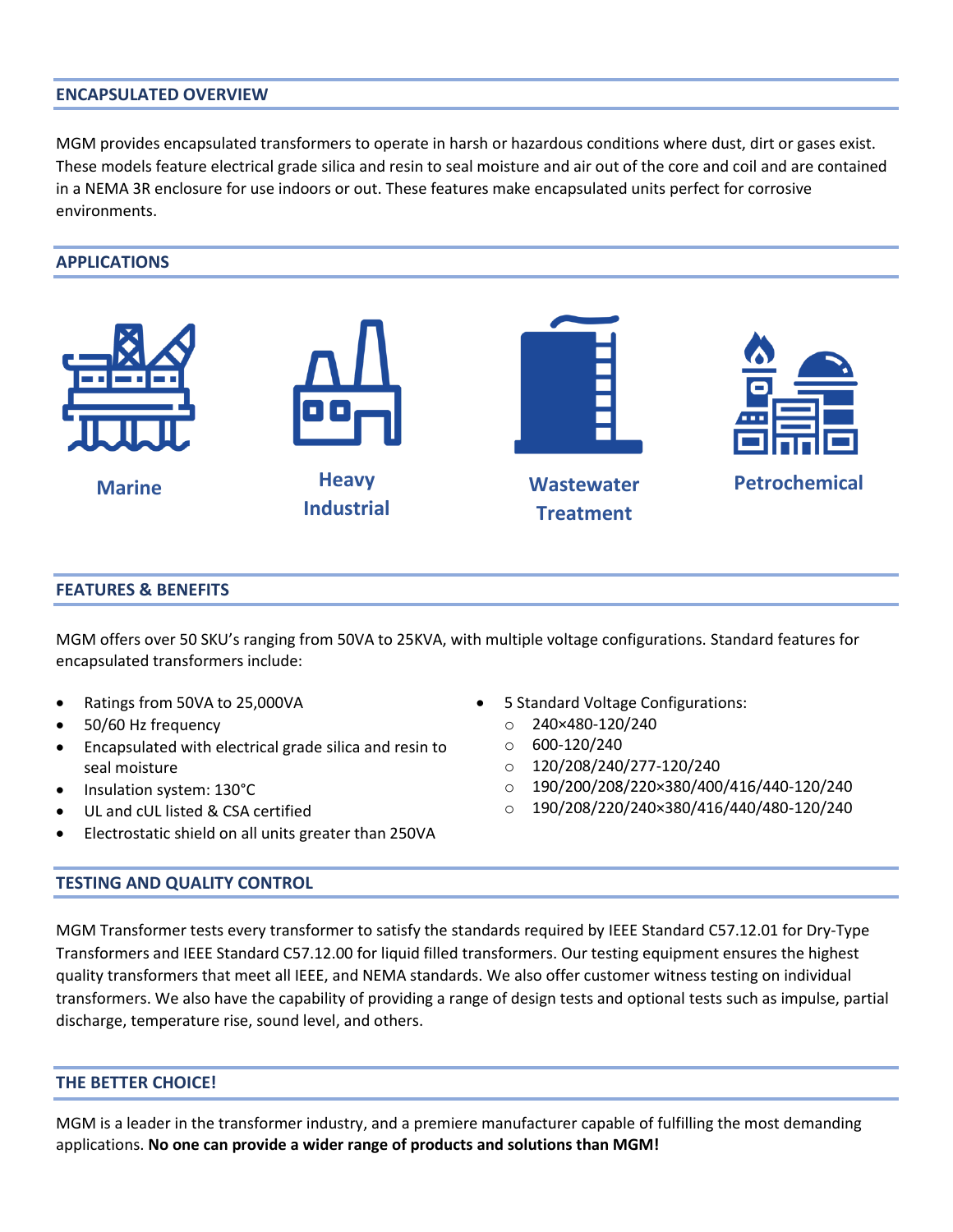# **SPECIFICATIONS – ENCAPSULATED TRANSFORMERS**

# **240 X 480 PRIMARY VOLTS – 120/240 SECONDARY VOLTS**

| <b>Catalog</b><br><b>Number</b> | <b>Transformer</b><br>Rating | <b>Height</b><br>Inches (Cm) | <b>Width</b><br>Inches (Cm) | <b>Depth</b><br>Inches (Cm) | Weight<br>Lbs (Kg) | <b>Dimensional</b><br><b>Drawing</b> | <b>Wiring Diagram</b> |
|---------------------------------|------------------------------|------------------------------|-----------------------------|-----------------------------|--------------------|--------------------------------------|-----------------------|
| M153004                         | 0.05 KVA                     | 6.41(16.3)                   | 3.14(8.0)                   | 3.05(7.7)                   | 4(1.8)             | Α                                    | $\mathbf{1}$          |
| M153005                         | 0.1 KVA                      | 7.16(18.2)                   | 3.89(9.9)                   | 3.67(9.3)                   | 5(2.3)             | Α                                    | $\mathbf 1$           |
| M153006                         | 0.15 KVA                     | 7.16(18.2)                   | 3.89(9.9)                   | 3.67(9.3)                   | 7(3.2)             | A                                    | $\mathbf{1}$          |
| M253007S                        | 0.25 KVA                     | 8.68(22.0)                   | 4.08(10.4)                  | 3.88(9.9)                   | 10(4.5)            | В                                    | $\overline{2}$        |
| M253008S                        | 0.5 KVA                      | 9.06(23.0)                   | 4.37(11.1)                  | 4.20(10.7)                  | 15(6.8)            | B                                    | $\overline{2}$        |
| M253009S                        | 0.75 KVA                     | 9.68(24.6)                   | 4.75(12.1)                  | 4.50(11.4)                  | 19 (8.6)           | В                                    | $\overline{2}$        |
| M253010S                        | 1 KVA                        | 10.50 (26.7)                 | 5.50(14.0)                  | 5.13(13.0)                  | 24(10.9)           | B                                    | $\overline{2}$        |
| M253011S                        | <b>1.5 KVA</b>               | 11.62 (29.5)                 | 5.50(14.0)                  | 5.13(13.0)                  | 30 (13.6)          | B                                    | $\overline{2}$        |
| M253012S                        | 2 KVA                        | 13.00 (33.0)                 | 5.50(14.0)                  | 5.13(13.0)                  | 38 (17.2)          | B                                    | $\overline{2}$        |
| M253013S                        | 3 KVA                        | 11.50 (29.2)                 | 10.31 (26.2)                | 7.13(18.1)                  | 55 (24.9)          | $\mathsf C$                          | $\overline{2}$        |
| M2530134S                       | 3 KVA                        | 11.50 (29.2)                 | 10.31(26.2)                 | 7.13(18.1)                  | 55 (24.9)          | $\mathsf{C}$                         | 3                     |
| M253014S                        | 5 KVA                        | 14.38 (36.5)                 | 10.31 (26.2)                | 7.13(18.1)                  | 75 (34.0)          | C                                    | $\overline{2}$        |
| M2530144S                       | 5 KVA                        | 14.38 (36.5)                 | 10.31(26.2)                 | 7.13(18.1)                  | 75 (34.0)          | $\mathsf{C}$                         | 3                     |
| M2535153S                       | 7.5 KVA                      | 15.19 (38.6)                 | 13.50 (34.3)                | 10.84 (27.5)                | 115 (52.2)         | $\mathsf C$                          | 4                     |
| M2535163S                       | <b>10 KVA</b>                | 15.19 (38.6)                 | 13.50 (34.3)                | 10.84 (27.5)                | 125(56.7)          | $\mathsf{C}$                         | 4                     |
| M2535173S                       | 15 KVA                       | 16.94 (43.0)                 | 14.12 (35.9)                | 11.59 (29.4)                | 170 (77.1)         | С                                    | 4                     |
| M2535183S                       | 25 KVA                       | 18.44 (46.8)                 | 16.13 (41.0)                | 13.34 (33.9)                | 250 (113.0)        | C                                    | 4                     |

# **600 PRIMARY VOLTS – 120/240 SECONDARY VOLTS**

| <b>Catalog</b><br><b>Number</b> | <b>Transformer</b><br>Rating | <b>Height</b><br>Inches (Cm) | <b>Width</b><br>Inches (Cm) | <b>Depth</b><br>Inches (Cm) | Weight<br>Lbs (Kg) | <b>Dimensional</b><br><b>Drawing</b> | <b>Wiring Diagram</b> |
|---------------------------------|------------------------------|------------------------------|-----------------------------|-----------------------------|--------------------|--------------------------------------|-----------------------|
| M153104                         | 0.05 KVA                     | 6.41(16.3)                   | 3.14(8.0)                   | 3.05(7.7)                   | 4(1.8)             | $\overline{A}$                       | 8                     |
| M153105                         | 0.1 KVA                      | 7.16(18.2)                   | 3.89(9.9)                   | 3.67(9.3)                   | 5(2.3)             | A                                    | 8                     |
| M153106                         | 0.15 KVA                     | 7.16(18.2)                   | 3.89(9.9)                   | 3.67(9.3)                   | 7(3.2)             | $\overline{A}$                       | 8                     |
| M253107S                        | 0.25 KVA                     | 8.68(22.0)                   | 4.08(10.4)                  | 3.88(9.9)                   | 10(4.5)            | B                                    | 9                     |
| M253108S                        | 0.5 KVA                      | 9.06(23.0)                   | 4.37(11.1)                  | 4.20(10.7)                  | 15(6.8)            | B                                    | 9                     |
| M253109S                        | 0.75 KVA                     | 9.68(24.6)                   | 4.75(12.1)                  | 4.50(11.4)                  | 19 (8.6)           | B                                    | 9                     |
| M253110S                        | 1 KVA                        | 10.50 (26.7)                 | 5.50(14.0)                  | 5.13(13.0)                  | 24(10.9)           | B                                    | 9                     |
| M253111S                        | <b>1.5 KVA</b>               | 11.62 (29.5)                 | 5.50(14.0)                  | 5.13(13.0)                  | 30(13.6)           | B                                    | 9                     |
| M253112S                        | 2 KVA                        | 13.00 (33.0)                 | 5.50(14.0)                  | 5.13(13.0)                  | 38 (17.2)          | B                                    | 9                     |
| M2531131S                       | 3 KVA                        | 11.50 (29.2)                 | 10.31 (26.2)                | 7.13(18.1)                  | 55 (24.9)          | C                                    | 10                    |
| M2531141S                       | 5 KVA                        | 14.38 (36.5)                 | 10.31(26.2)                 | 7.13(18.1)                  | 75 (34.0)          | $\mathsf{C}$                         | 10                    |
| M2536151S                       | 7.5 KVA                      | 15.19 (38.6)                 | 13.50 (34.3)                | 10.84 (27.5)                | 115 (52.2)         | $\mathsf{C}$                         | 10                    |
| M2536161S                       | <b>10 KVA</b>                | 15.19 (38.6)                 | 13.50 (34.3)                | 10.84 (27.5)                | 125 (56.7)         | $\mathsf{C}$                         | 10                    |
| M2536171S                       | 15 KVA                       | 16.94 (43.0)                 | 14.12 (35.9)                | 11.59 (29.4)                | 170 (77.1)         | $\mathsf{C}$                         | 10                    |
| M2536181S                       | 25 KVA                       | 18.44 (46.8)                 | 16.13 (41.0)                | 13.34 (33.9)                | 250 (113.0)        | C                                    | 10                    |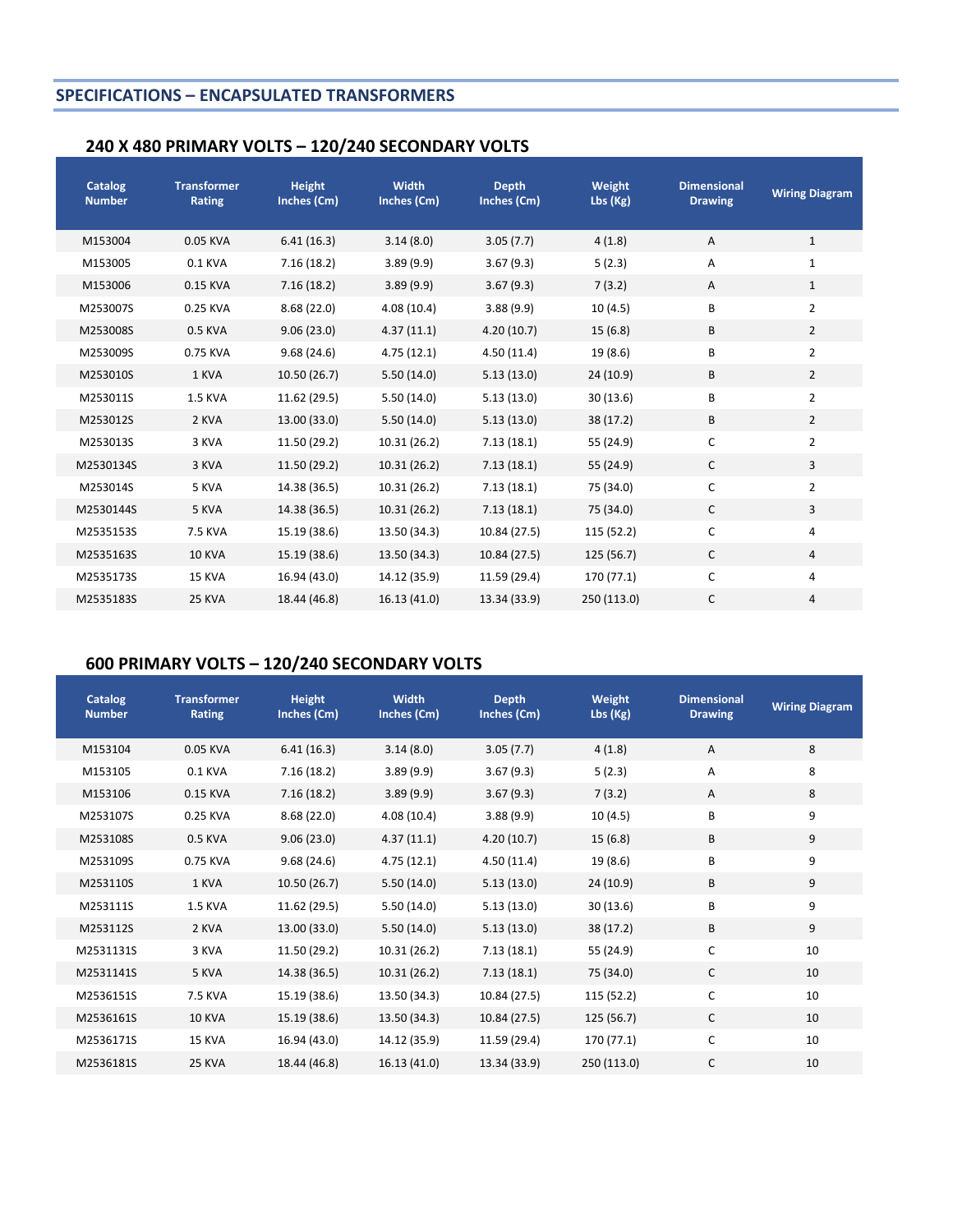# **SPECIFICATIONS – ENCAPSULATED TRANSFORMERS (CONTINUED)**

# **120/208/240/277 PRIMARY VOLTS – 120/240 SECONDARY VOLTS**

| Catalog<br><b>Number</b> | <b>Transformer</b><br>Rating | Height<br>Inches (Cm) | Width<br>Inches (Cm) | <b>Depth</b><br>Inches (Cm) | Weight<br>Lbs (Kg) | <b>Dimensional</b><br><b>Drawing</b> | <b>Wiring Diagram</b> |
|--------------------------|------------------------------|-----------------------|----------------------|-----------------------------|--------------------|--------------------------------------|-----------------------|
| M279740S                 | 1 KVA                        | 10.50 (26.7)          | 5.50(14.0)           | 5.13(13.0)                  | 23(10.4)           | B                                    | 23                    |
| M279741S                 | <b>1.5 KVA</b>               | 11.62 (29.5)          | 5.50(14.0)           | 5.13(13.0)                  | 30(13.6)           | B                                    | 23                    |
| M279742S                 | 2 KVA                        | 13.00 (33.0)          | 5.50(14.0)           | 5.13(13.0)                  | 37(16.8)           | B                                    | 23                    |
| M279743S                 | 3 KVA                        | 11.50 (29.2)          | 10.31 (26.2)         | 7.13(18.1)                  | 55 (24.9)          | C                                    | 23                    |
| M279744S                 | 5 KVA                        | 14.38 (36.5)          | 10.31(26.2)          | 7.13(18.1)                  | 75 (34.0)          | $\mathsf{C}$                         | 23                    |
| M279745S                 | 7.5 KVA                      | 15.19 (38.6)          | 13.50 (34.3)         | 10.84 (27.5)                | 105 (47.6)         | D                                    | 63                    |
| M279746S                 | <b>10 KVA</b>                | 15.19 (38.6)          | 13.50 (34.3)         | 10.84 (27.5)                | 124 (56.2)         | D                                    | 63                    |
| M279747S                 | 15 KVA                       | 16.94 (43.0)          | 14.12 (35.9)         | 11.59 (29.4)                | 171 (77.6)         | D                                    | 63                    |
| M279748S                 | 25 KVA                       | 18.44 (46.8)          | 16.13(41.0)          | 13.34 (33.9)                | 261 (118.4)        | D                                    | 63                    |

# **190/200/208/220x380/400/416/440 PRIMARY VOLTS – 120/240 SECONDARY VOLTS**

| Catalog<br><b>Number</b> | <b>Transformer</b><br>Rating | Height<br>Inches (Cm) | Width<br>Inches (Cm) | <b>Depth</b><br>Inches (Cm) | Weight<br>Lbs(Kg) | <b>Dimensional</b><br><b>Drawing</b> | <b>Wiring Diagram</b> |
|--------------------------|------------------------------|-----------------------|----------------------|-----------------------------|-------------------|--------------------------------------|-----------------------|
| MF217437S                | 1 KVA                        | 10.50 (26.7)          | 5.50(14.0)           | 5.13(13.0)                  | 24(10.9)          | B                                    | 14                    |
| MF217439S                | <b>1.5 KVA</b>               | 13.00 (33.0)          | 5.50(14.0)           | 5.13(13.0)                  | 38(17.2)          | B                                    | 14                    |
| MF249873S                | 2 KVA                        | 11.50 (29.2)          | 10.31 (26.2)         | 7.13(18.1)                  | 55 (24.9)         | C                                    | 14                    |
| MF252520S                | 3 KVA                        | 14.38 (36.5)          | 10.31 (26.2)         | 7.13(18.1)                  | 75 (34.0)         | C                                    | 14                    |
| MF252794S                | 5 KVA                        | 15.19 (38.6)          | 13.50 (34.3)         | 10.84 (27.5)                | 115 (52.2)        | D                                    | 14                    |
| MF252795S                | 7.5 KVA                      | 15.19 (38.6)          | 13.50 (34.3)         | 10.84 (27.5)                | 125 (56.7)        | D                                    | 14                    |
| MF252796S                | <b>10 KVA</b>                | 16.94 (43.0)          | 14.12 (35.9)         | 11.59 (29.4)                | 170 (77.1)        | D                                    | 14                    |
| MF252797S                | 15 KVA                       | 18.44 (46.8)          | 16.13 (41.0)         | 13.34 (33.9)                | 300 (136.0)       | D                                    | 14                    |
| MF217437S                | 25 KVA                       | 10.50 (26.7)          | 5.50(14.0)           | 5.13(13.0)                  | 24(10.9)          | B                                    | 14                    |

# **190/208/220/240x380/416/440/480 PRIMARY VOLTS – 120/240 SECONDARY VOLTS**

| <b>Catalog</b><br><b>Number</b> | <b>Transformer</b><br>Rating | Height<br>Inches (Cm) | <b>Width</b><br>Inches (Cm) | <b>Depth</b><br>Inches (Cm) | Weight<br>Lbs(Kg) | <b>Dimensional</b><br><b>Drawing</b> | <b>Wiring Diagram</b> |
|---------------------------------|------------------------------|-----------------------|-----------------------------|-----------------------------|-------------------|--------------------------------------|-----------------------|
| MF279260S                       | 1 KVA                        | 10.50 (26.7)          | 5.50(14.0)                  | 5.13(13.0)                  | 24 (10.9)         | B                                    | 64                    |
| MF279261S                       | <b>1.5 KVA</b>               | 13.00 (33.0)          | 5.50(14.0)                  | 5.13(13.0)                  | 38 (17.2)         | B                                    | 64                    |
| MF279262S                       | 2 KVA                        | 11.50 (29.2)          | 10.31 (26.2)                | 7.13(18.1)                  | 55 (24.9)         | C                                    | 64                    |
| MF279263S                       | 3 KVA                        | 14.38 (36.5)          | 10.31 (26.2)                | 7.13(18.1)                  | 75 (34.0)         | C                                    | 64                    |
| MF279264S                       | 5 KVA                        | 15.19 (38.6)          | 13.50 (34.3)                | 10.84 (27.5)                | 115(52.2)         | D                                    | 64                    |
| MF279265S                       | 7.5 KVA                      | 15.19 (38.6)          | 13.50 (34.3)                | 10.84 (27.5)                | 125 (56.7)        | D                                    | 64                    |
| MF279266S                       | <b>10 KVA</b>                | 16.94 (43.0)          | 14.12 (35.9)                | 11.59 (29.4)                | 170(77.1)         | D                                    | 64                    |
| MF279267S                       | 15 KVA                       | 18.44 (46.8)          | 16.13 (41.0)                | 13.34 (33.9)                | 300 (136.1)       | D                                    | 64                    |
| MF279260S                       | 25 KVA                       | 10.50 (26.7)          | 5.50(14.0)                  | 5.13(13.0)                  | 24(10.9)          | B                                    | 64                    |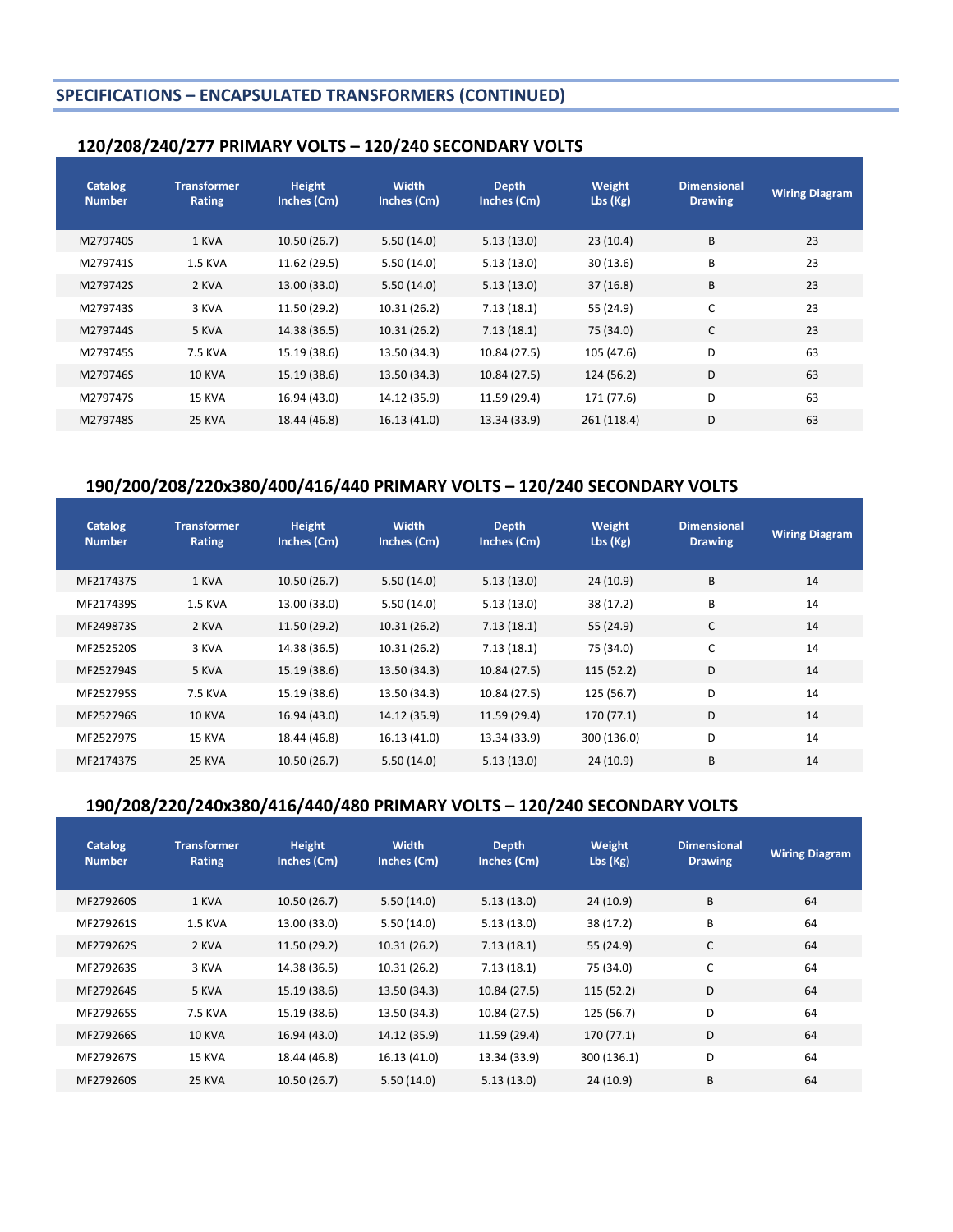## **ENCAPSULATED DIMENSIONAL DRAWINGS**









**Design A** 

**Design B** 

**Design C** 

**Design D** 

### **ENCAPSULATED WIRING DIAGRAMS**



Inter-<br>Connect

H<sub>2</sub> to H<sub>3</sub>

X2 to X3

 $X2$  to  $X3$ 

X1 to X3<br>X2 to X4

 $X1-X4$ 

 $X1-X2-X4$ 

 $X1-X4$ 

Primary<br>Volts

480

240

120/240

120

Secondary Volts

Primary<br>Lines To

 $H1-H4$ 

 $H1-H3 & 8H2-H4$ 

| H <sub>1</sub>                       | H4 |
|--------------------------------------|----|
| H3<br>H <sub>2</sub>                 |    |
| ,,,,,,,,,<br><br>mmmmm<br>mmmm<br>Π7 |    |
| X <sub>2</sub><br>X3                 |    |
| X4                                   | X1 |

| Primary<br>Volts       | ~~*****<br>Primary<br><b>Lines To</b> | Inter-<br>Connect                | $-$<br>Secondary<br>Lines To |
|------------------------|---------------------------------------|----------------------------------|------------------------------|
| 480                    | $H1-H4$                               | H <sub>2</sub> to H <sub>3</sub> |                              |
| 240                    | H1-H3 &<br>$H2-H4$                    |                                  |                              |
| <b>Secondary Volts</b> |                                       |                                  |                              |
| 240                    |                                       | X2 to X3                         | $X1-X4$                      |
| 120/240                |                                       | X2 to X3                         | $X1-X2-X4$                   |
| 120                    |                                       | X1 to X3<br>X2 to X4             | $X1-X4$                      |

**Wiring Diagram 1** 

**Wiring Diagram 2** 





**Wiring Diagram 3** 



| Primary<br>Volts       | Connect<br>Primary<br><b>Lines To</b> | Inter-<br>Connect        | Connect<br>Secondary<br>Lines To |
|------------------------|---------------------------------------|--------------------------|----------------------------------|
| 216                    | H1-H10                                | H1 to H9<br>H10 to H2    |                                  |
| 228                    | H1-H10                                | H1 to H8<br>H10 to H3    |                                  |
| 240                    | H1-H10                                | H1 to H7<br>H10 to H4    |                                  |
| 252                    | H1-H10                                | H1 to H6<br>H10 to H5    |                                  |
| 432                    | H1-H10                                | H2 to H9                 |                                  |
| 444                    | H1-H10                                | H3 to H9                 |                                  |
| 456                    | H1-H10                                | H3 to H8                 |                                  |
| 468                    | H1-H10                                | <b>H4 to H8</b>          |                                  |
| 480                    | H1-H10                                | H4 to H7                 |                                  |
| 492                    | H1-H10                                | H5 to H7                 |                                  |
| 504                    | <b>H1-H10</b>                         | H5 to H6                 |                                  |
| <b>Secondary Volts</b> |                                       |                          |                                  |
| 240                    |                                       | X2 to X3                 | $X1-X4$                          |
| 120/240                |                                       | $X2$ to $X3$             | $X1 - X3 - X4$                   |
| 120                    |                                       | $X1$ to $X3$<br>X2 to X4 | $X1-X4$                          |

**Wiring Diagram 4**